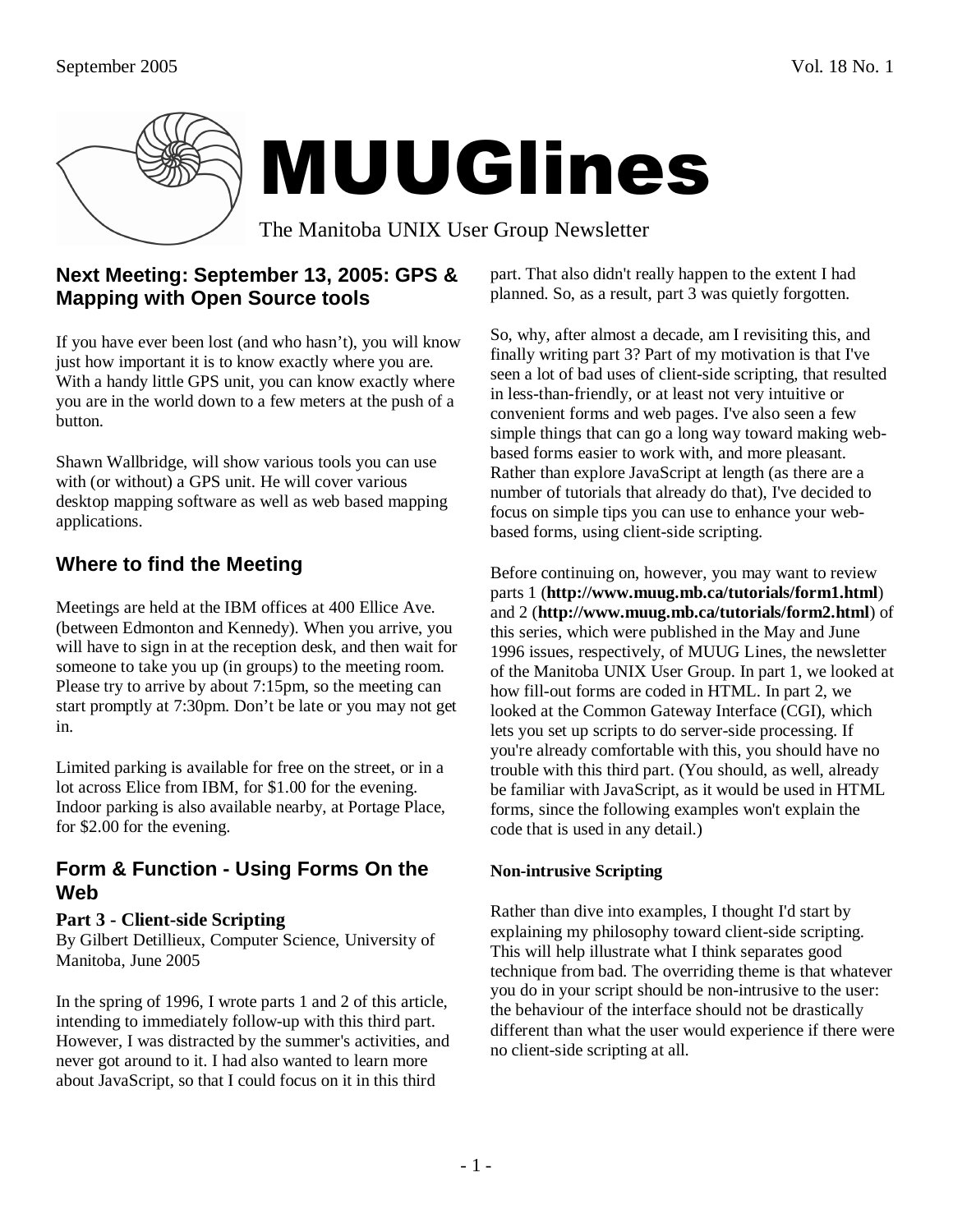Keep it intuitive: Users typically have sufficient experience with using web-based forms, that they know how to use them. With scripting, you can do simple things to make the form easier to use, but don't change the way the user interacts with the form to the extent that they have to relearn a new interface. The form should work as you'd expect.

Keep it standard: JavaScript is fairly well defined, but keep in mind that browsers vary a lot in what they'll support, and that there are a lot of browser-specific extensions. Stick to well-defined, standard features, and avoid the rest.

Keep it simple: Client-side processing can help offload work from the server, but you don't want to do too much on the client either (especially since you may have no control over what hardware or software the user will have on the client side.)

Keep it optional: Some users may not have JavaScript enabled on their browser, or may be accessing your forms in such a way that client-side processing may not even be possible. Whatever you do in client-side scripting should only enhance the user experience if scripting is used. It should never make the form impossible to use if scripting is not used. (For example, scripting can be used to autosubmit a form when a critical field is modified. However, you should not eliminate the submit button, assuming it's no longer needed. There's nothing more frustrating than a form you can't complete, simply because you don't have the proper scripting support enabled.)

#### **Focus, Please!**

Here's a very simple bit of scripting that can be very helpful, yet not intrusive, nor critical, to the use of a form. This is particularly useful if the form has one input field that the user will always want to enter first, once the page is loaded.

```
<script> 
function set_focus() 
{ 
  document.sample form.input field.focus();
} 
window.onload = set_focus; 
</script>
```
The HTML code for the corresponding form would look something like this:

```
<form method="post" name="sample_form" 
action="/cgi-bin/sample.cgi"> 
<input type="text" size="30" 
name="input_field" value=""> 
<input type="submit" value="Go">
```

```
</form>
```
Note the names given to the form and input field must correspond to those used in the script that refers to them. You are, of course, free to pick whatever suitable names you would like to use.

When the document containing the above script and form is loaded into a browser window, the keyboard focus will automatically be set to the named input field. The user can then start typing into that field right away, without having to click the mouse in that field first. However, it's not a big loss if scripting is disabled: the form still works as the user would expect, and only a bit of convenience is lost.

#### **Auto-submission, If You Must...**

Although I'm not a big fan of auto-submission - after all, the user should be in control of when the submission actually happens - there may be times where you want to do this. Here's a fairly simple way to code it, while still allowing submission by the traditional means. In your form, the input field(s), on which you'd trigger form submission when changed, would look like this:

```
<input type="text" size="30" 
name="input_field" value="" 
onChange="this.form.submit()">
```
But remember to include an actual submit button as well, in case JavaScript is not used by the client.

#### **Error Checking**

A very good use of client-side scripting is to perform simple error checking on input fields as they are changed. That way, the user gets immediate feedback on what needs to be fixed, rather than submitting bad data to the server, and having to reenter the correct information again. The onChange attribute, shown above, can be used to call up the appropriate function to perform the error checking.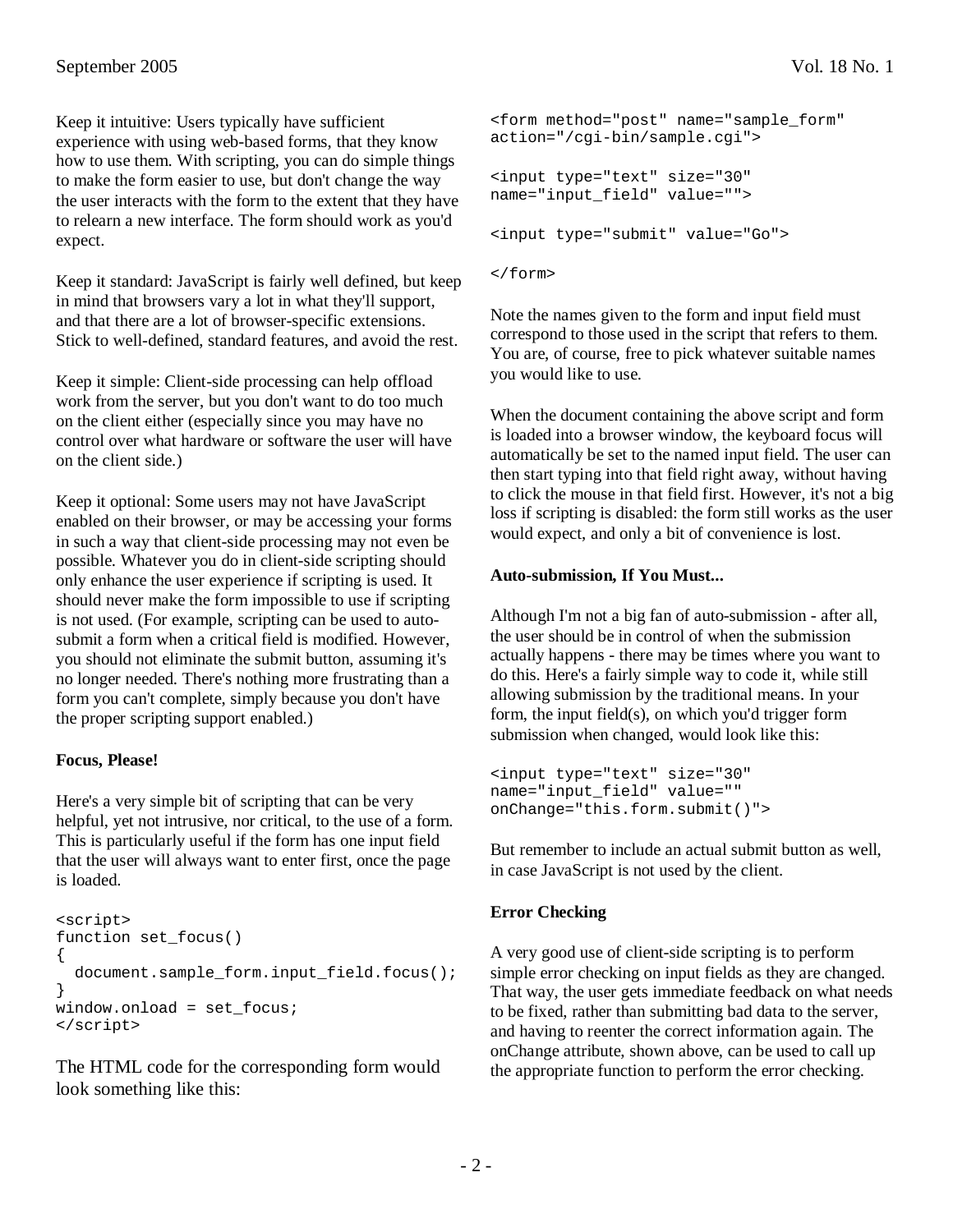Such a function could issue an alert message in a pop-up window, or clean up the input field, as appropriate.

In addition to checking fields as they are entered, you may also want to perform further checking on the entire form's content before allowing it to be submitted. That can be accomplished as follows:

```
<form method="post" name="sample_form" 
action="/cgi-bin/sample.cgi" 
onSubmit="check_form()">
```
You would then include a function called check form() within <script> and </script> tags. This function would do the appropriate checking, then return a value of false to prevent the submission from being done, or a value of true to continue with the submission. The onSubmit attribute can alternatively be used on the input tag for the submit button, rather than on the form tag.

Note that client-side error checking is merely a convenience for the user. It should never be used instead of server-side checking. Since the client-side checking may not even be performed, and since you may not have any control over what clients submit to the server anyway, you still need to do thorough checking of all input on the server side.

#### **Field Completion, Formatting, and Calculation**

Similar to the error checking above, another function that can be performed on the client side is to fill in or adjust particular fields in response to values entered in other, related fields. Also, you could clean up the formatting of an input field to a more common, consistent format. (For example, adding dashes at the right places to a phone number that was entered.)

Since the possibilities are limited only by your imagination, and by the limitations of the scripting language used, there's a lot you can do. You could even have code that computes values to be filled in for particular fields, based on values in other input fields. Examples on the web abound, and some of them are quite sophisticated, such as various types of calculators that give users the results they need right from the browser - without having to actually submit the form to a server for processing!

#### **Putting a Label on It**

Although the following tip has nothing to do with clientside scripting, per se, it is a nice use of an HTML 4.0 extension (now recognized by most browsers), which makes forms easier to use. By using label tags around the text associated with particular input fields (check boxes and radio buttons, in particular), you make it easier to select these fields by clicking, since users can now click anywhere within the label text. For example:

```
<input type=radio name=sort_order value="A" 
id="ascend"><label 
for="ascend"> Ascending</label>
```
<input type=radio name=sort\_order value="D" id="descend"><label for="descend">&nbsp;Descending</label>

```
<input type=checkbox name=full value="yes" 
id="full"><label 
for="full"> Long format</label>
```
Now, instead of having to click exactly in the radio button or check box, the user can click on the associated label text to select that particular input. Label tags can also be used in a similar way for text input fields, so that the keyboard focus goes to that input field when the label is clicked.

Note that this example is also in keeping with my philosophy of simply enhancing the form in a nonintrusive way, and that the form will still function correctly in older browsers that don't recognize the label tags.

#### **Further Reading**

A nice, concise tutorial on JavaScript, focussing on use in forms, is available from Olaf Gobruen's personal site. (**http://home.att.net/~gobruen/progs/javascript/index.ht ml**) "Using window.onload" is a brief tutorial on just that. (**http://javascript.about.com/library/blonload.htm**) A good summary of HTML 4.0 extensions is "HTML 4.0 Explained."

(**http://www.yourhtmlsource.com/accessibility/html4ex plained.html**)

This article is the third part of a series on using webbased forms. Part 1, on coding forms in HTML, can be found online here:

**http://www.muug.mb.ca/tutorials/form1.html** Part